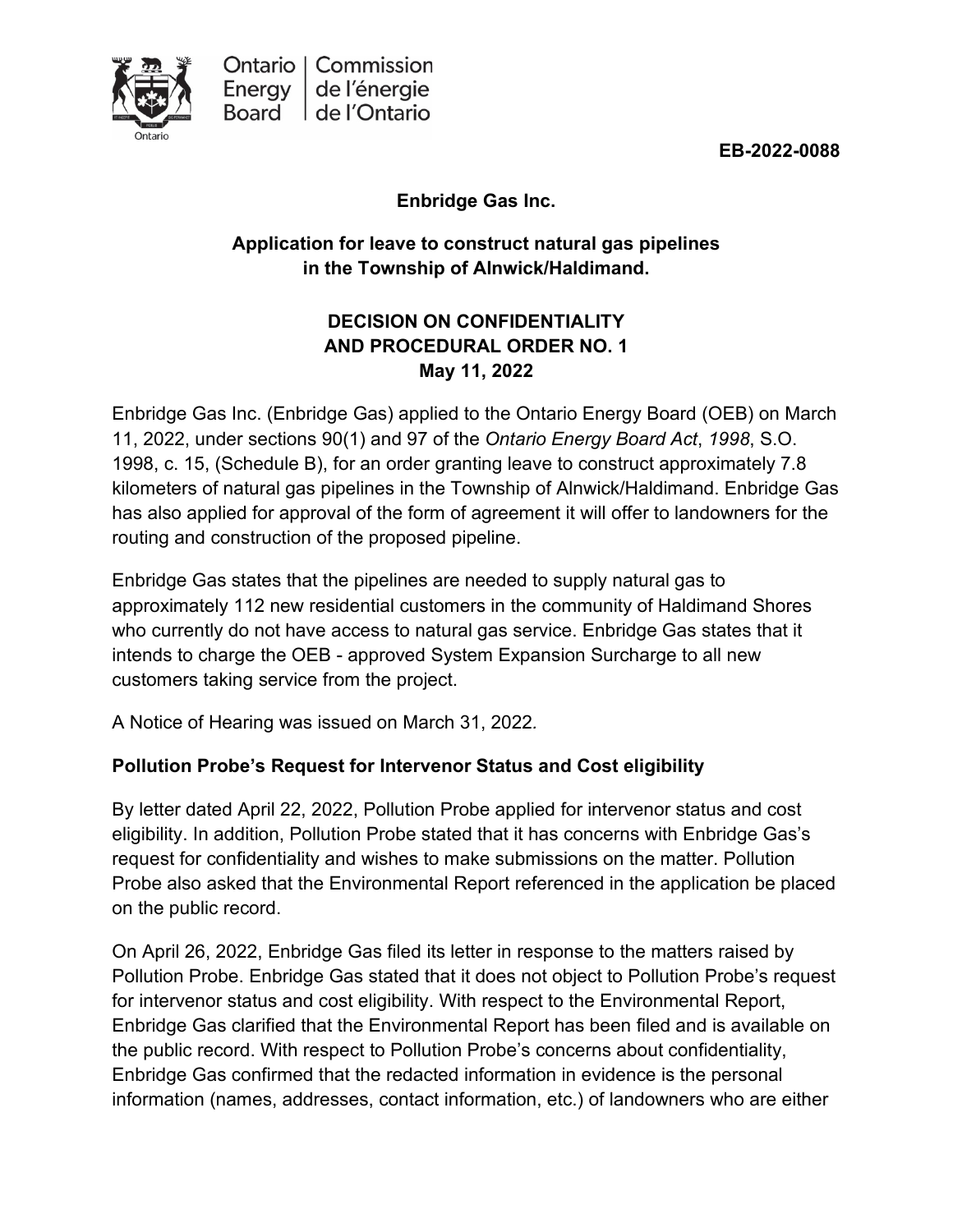directly or indirectly impacted by the project and those that participated in the various consultation activities for the project. Enbridge Gas also noted that the redacted information qualifies as personal information, is similar to information that has previously been treated as personal information by the OEB and in accordance with the *Freedom of Information and Protection of Privacy Act* (FIPPA), the redacted information should not be disclosed. With respect to Pollution Probe's request to file submissions on the confidentiality request, Enbridge Gas stated that the request should be disregarded because pursuant to section 10.1.2 of the Practice Direction [on Confidential Filings,](https://www.oeb.ca/sites/default/files/uploads/documents/regulatorycodes/2021-12/Practice-Direction-Confidential-Filings-20211217.pdf) such requests are to be reviewed only by OEB staff and there is no provision for intervenors to make submissions on the matter.

Pollution Probe is approved as an intervenor. Pollution Probe is eligible to apply for an award of costs under the *OEB's* [Practice Direction on Cost Awards](https://www.oeb.ca/industry/rules-codes-and-requirements/practice-direction-cost-awards)*.* In making its decision on cost awards, the OEB will consider whether intervenors made reasonable efforts to ensure that their participation in the hearing was focused on material issues. Pollution Probe should also be aware that the OEB will not generally allow the recovery of costs for the attendance of more than one representative of any party unless a compelling reason is provided when cost claims are filed.

The list of parties in this proceeding is attached as Schedule A to this Procedural Order.

## **Redacted and Confidential Information**

The OEB is satisfied that in accordance with Part 10 of the Practice Direction on [Confidential Filings,](https://www.oeb.ca/sites/default/files/uploads/documents/regulatorycodes/2021-12/Practice-Direction-Confidential-Filings-20211217.pdf) Enbridge Gas has redacted from its application the personal information (names, addresses and contact information) of directly and indirectly affected landowners and those that were consulted as part of the project.

Aside from the redactions for personal information, the OEB notes that there are no requests for confidential treatment for any other information in the application so there is no need for the OEB to address any confidentiality request at this time.

## **Interrogatories**

At this time, provision is being made for written interrogatories and submissions. In preparing their interrogatories, parties should refer to the OEB's [standard Issues List](https://www.oeb.ca/sites/default/files/issues-list-LTC-natural-gas.pdf) for natural gas leave to construct applications and not engage in exploration of items that do not appear to be material. Parties should also consult sections 26 and 27 of the OEB's [Rules of Practice and Procedure](https://www.oeb.ca/industry/rules-codes-and-requirements/rules-practice-procedure) regarding required naming and numbering conventions and other matters related to interrogatories.

It is necessary to make provision for the following matters related to this proceeding. Further procedural orders may be issued by the OEB.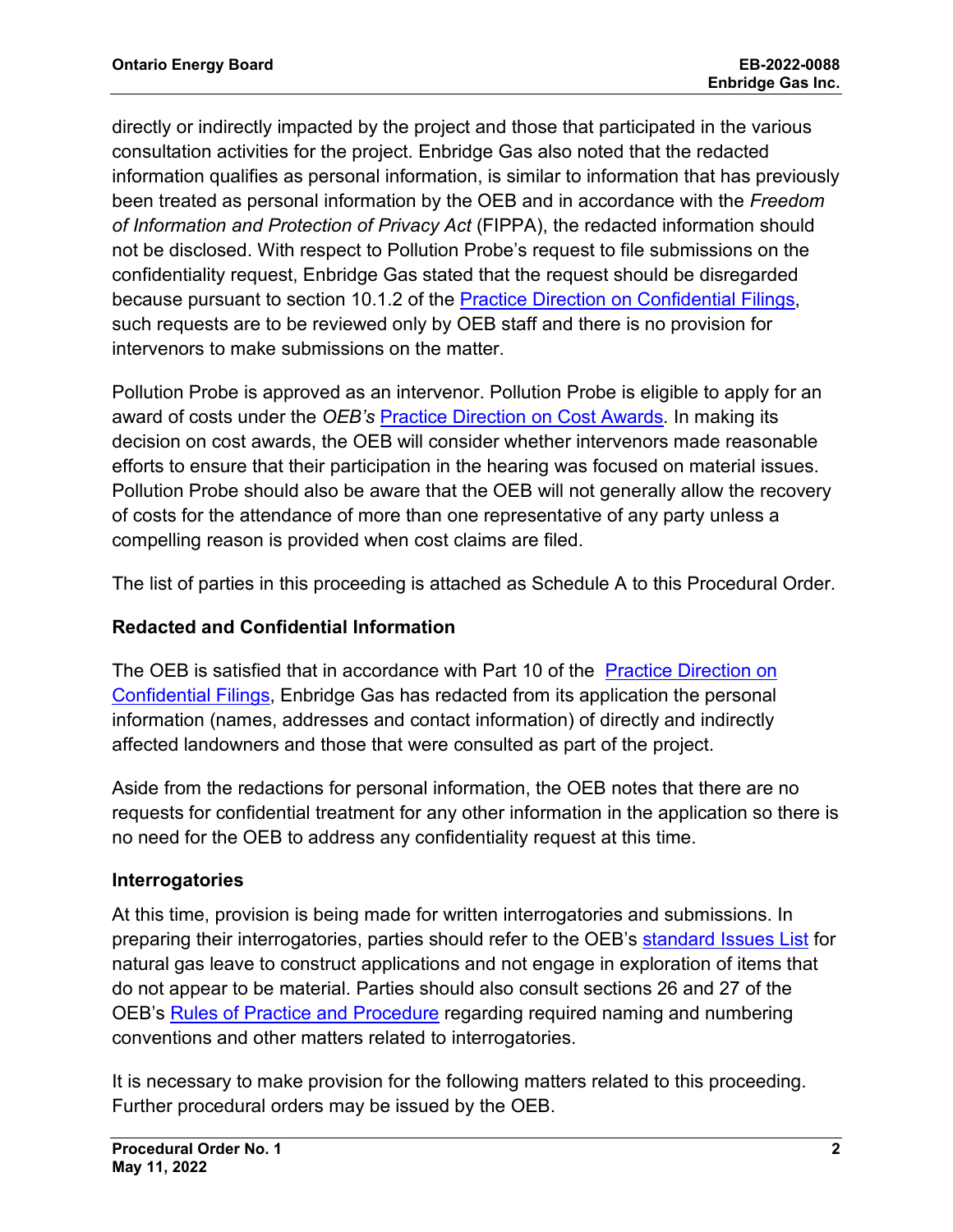## **THE ONTARIO ENERGY BOARD ORDERS THAT:**

- 1. OEB staff and Pollution Probe shall request any relevant information and documentation from Enbridge Gas that is in addition to the evidence already filed, by written interrogatories filed with the OEB and served on all parties by **May 25, 2022**.
- 2. Enbridge Gas shall file with the OEB complete written responses to all interrogatories and serve them on Pollution Probe by **June 8, 2022**.
- 3. Any written submissions from OEB staff and Pollution Probe, shall be filed with the OEB and served on all parties by **June 22, 2022**.
- 4. Any written reply submissions from Enbridge Gas shall be filed with the OEB and served on Pollution Probe by **July 6, 2022**.

Parties are responsible for ensuring that any documents they file with the OEB, such as applicant and intervenor evidence, interrogatories and responses to interrogatories or any other type of document, **do not include personal information** (as that phrase is defined in the *Freedom of Information and Protection of Privacy Act*), unless filed in accordance with rule 9A of the OEB's [Rules of Practice and Procedure.](https://www.oeb.ca/industry/rules-codes-and-requirements/rules-practice-procedure)

Please quote file number, **EB-2022-0088** for all materials filed and submit them in searchable/unrestricted PDF format with a digital signature through the OEB's online [filing portal.](https://p-pes.ontarioenergyboard.ca/PivotalUX/)

- Filings should clearly state the sender's name, postal address, telephone number and e-mail address.
- Please use the document naming conventions and document submission standards outlined in the Regulatory Electronic Submission System (RESS) [Document Guidelines](https://www.oeb.ca/sites/default/files/RESS-Document-Guidelines-202006.pdf) found at the [File documents online page](https://www.oeb.ca/regulatory-rules-and-documents/file-documents-online) on the OEB's website.
- Parties are encouraged to use RESS. Those who have not yet set up an [account,](https://www.oeb.ca/oeb/_Documents/e-Filing/Electronic_User_Form.pdf?v=20200331) or require assistance using the online filing portal can contact [registrar@oeb.ca](mailto:registrar@oeb.ca) for assistance.
- Cost claims are filed through the OEB's online filing portal. Please visit the File [documents online page](https://www.oeb.ca/regulatory-rules-and-documents/file-documents-online) of the OEB's website for more information. All participants shall download a copy of their submitted cost claim and serve it on all required parties as per the [Practice Direction on Cost Awards.](https://www.oeb.ca/regulatory-rules-and-documents/rules-codes-and-requirements/practice-direction-cost-awards)

All communications should be directed to the attention of the Registrar and be received by end of business, 4:45 p.m., on the required date.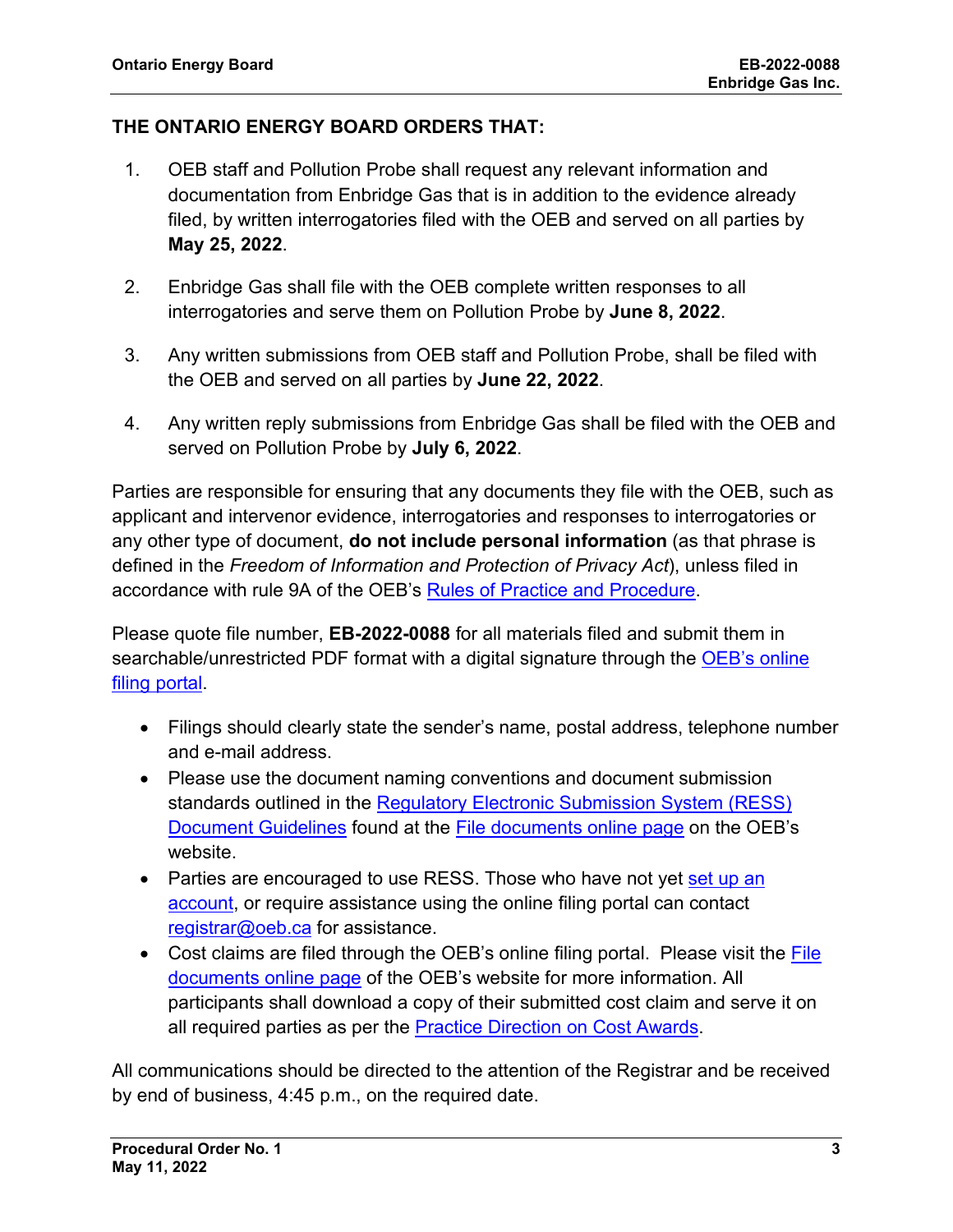With respect to distribution lists for all electronic correspondence and materials related to this proceeding, parties must include the Case Manager, Zora Crnojacki at [Zora.Crnojacki@oeb.ca](mailto:%20firstname.lastname@oeb.ca) and OEB Counsel, Michael Millar at [Michael.Millar@oeb.ca.](mailto:Michael.Millar@oeb.ca)

Email: [registrar@oeb.ca](mailto:registrar@oeb.ca) Tel: 1-877-632-2727 (Toll free)

**DATED** at Toronto, **May 11, 2022**

## **ONTARIO ENERGY BOARD**

## **By delegation, before: Nancy Marconi**

**Nancy** Marconi Digitally signed by Nancy **Marconi** Date: 2022.05.11 11:29:13 -04'00'

Nancy Marconi **Registrar**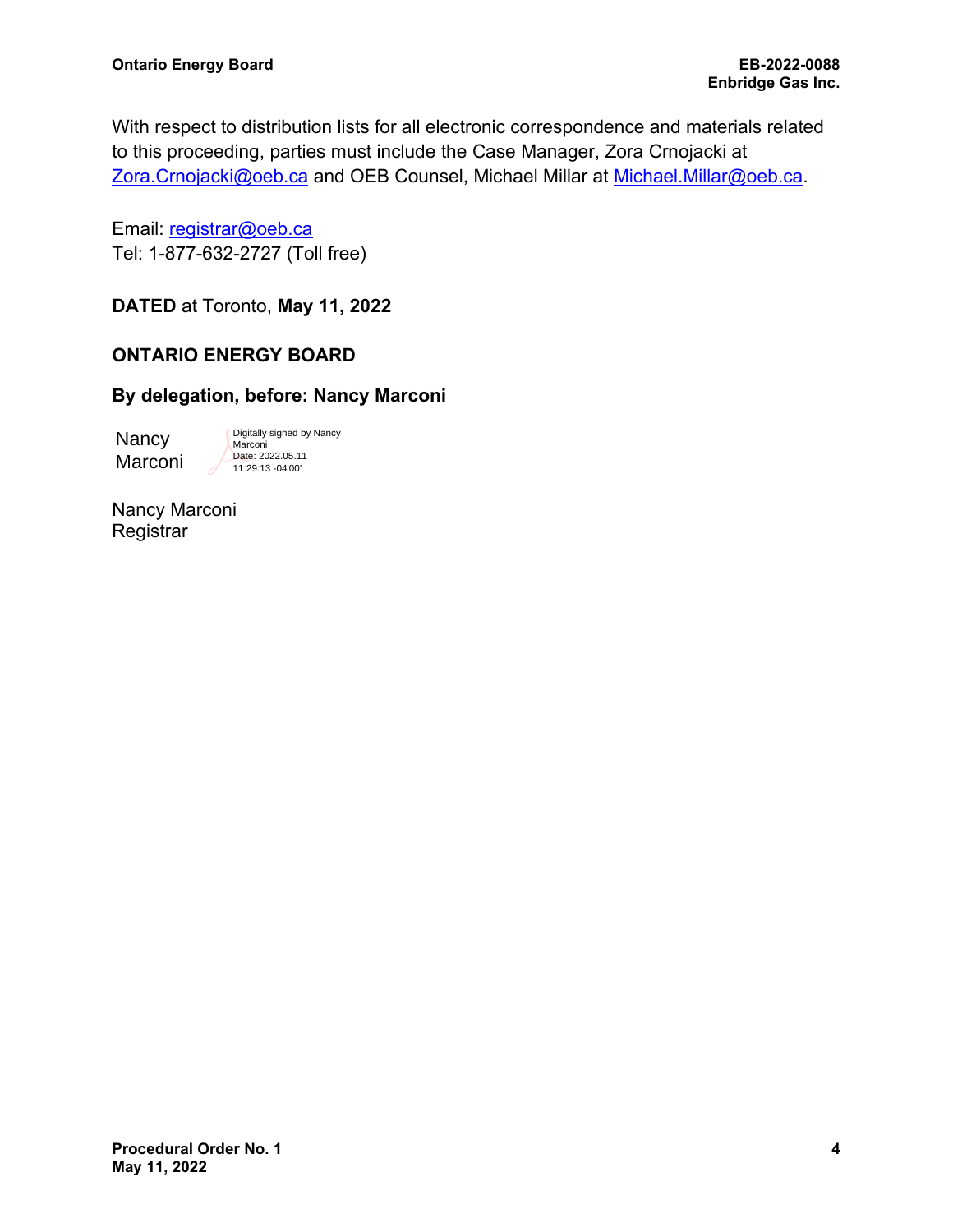**SCHEDULE A** 

**PROCEDURAL ORDER NO. 1** 

**ENBRIDGE GAS INC.**

**EB-2022-0088**

**APPLICANT & LIST OF INTERVENORS**